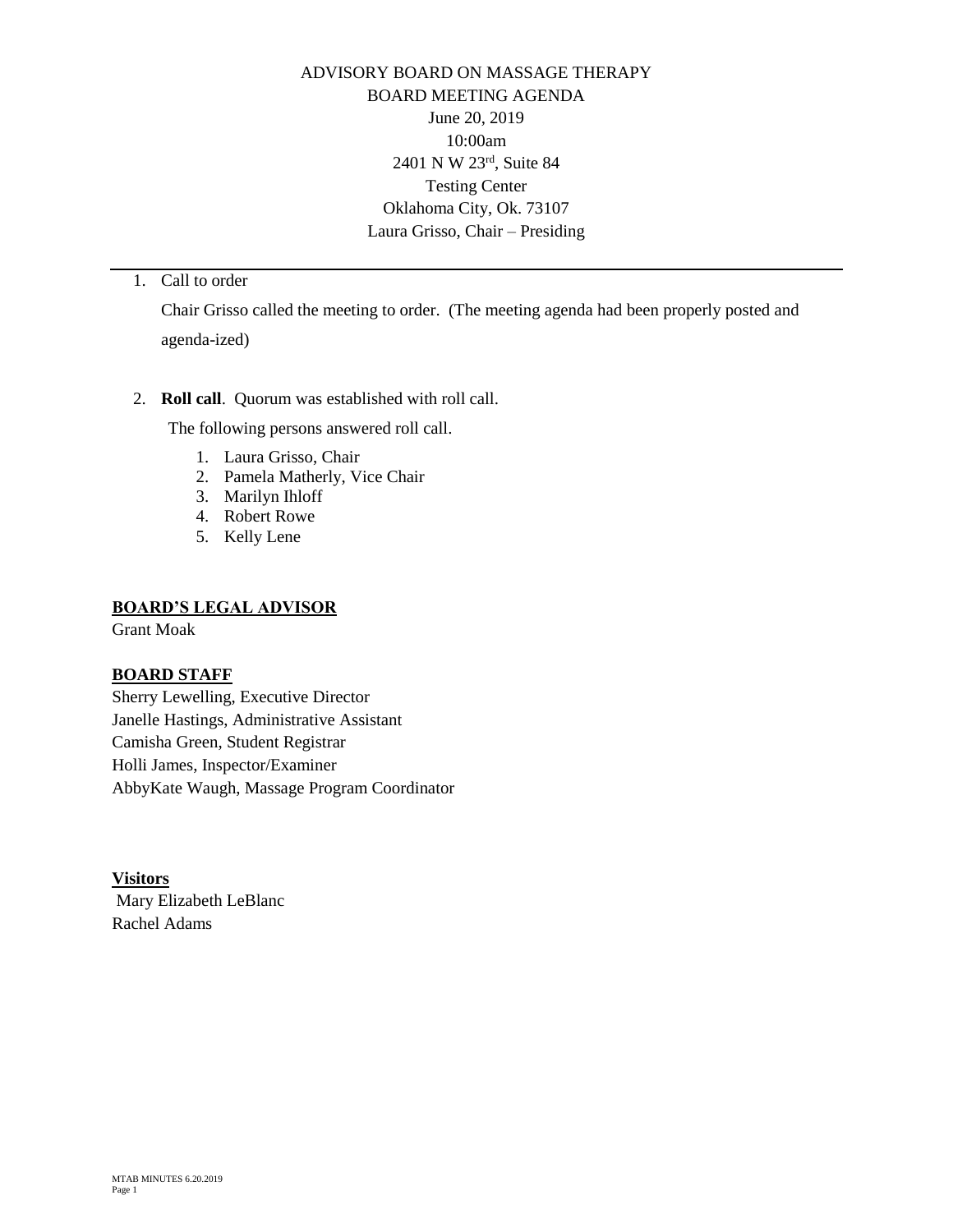# **3. Discussion and possible action to approve or disapprove board meeting minutes from April 18, 2019**

A motion was made by Ms. Ihloff and seconded by Mr. Rowe to approve board meeting minutes from April 18, 2019.

**Voting**: Pamela Matherly, yes; Marilyn Ihloff, yes; Robert Rowe, yes; Kelly Lene, yes. Motion passed.

#### **4. Public Comment**

No requests were heard.

## **5. Legislative Update**

Ms. Lewelling said this was the worst legislative sessions she had dealt with in twenty-one years. The Massage therapy bill was passed back and forth and in so many directions. The Massage Therapy Association fought against the establishment authority clause in the bill we proposed. Without regulation that individual license does not mean anything, the regulation is what brings a standard to the industry. She said the main issue is that we inadvertently put at least three thousand massage therapists out of work because the original grandfather clause window was too short. This bill would have allowed them to go back to work. When we saw the entire bill was not going to move forward as written, then we pushed for repeal. If Massage Therapists were not happy then allow them to go somewhere else where they would be happy. That repeal bill passed one side then the other side decided to amend it to just include the grandfather clause, and this was looking positive.

Sen Bergstrom became so frustrated with the group that harassed him every day, he turned the bill to someone else who turned it over to Senator Scott from Duncan, who had been advocating for a young man from the United Kingdom who had only 563 hours of barber training in the U.K. It was Mr. Moak's opinion that he did not even qualify for the exam.

Sen. Scott added language that would have allowed barber reciprocity to qualify with only 300 hours of training, he reduced massage therapy from 500 hours to 300 hours, this passed thru the senate and then when it got to the house, they sat on it. Because it was not voted on, it could still be brought back next session.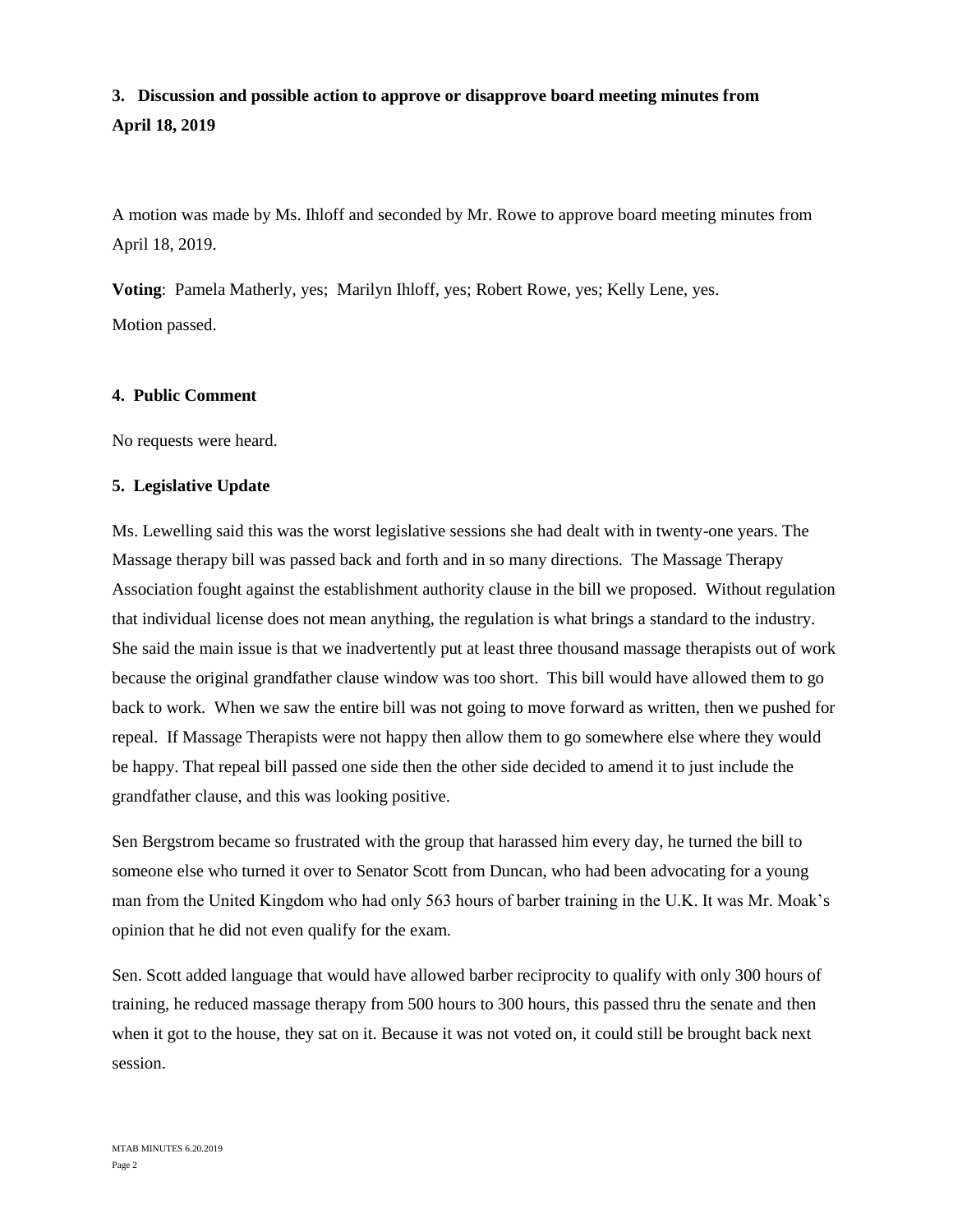Ms. Grisso said we need to be ready for this next legislative session and make sure people are educated with the facts. Ms Lewelling agreed we need to educate our legislators, saying it will take everyone pulling on the same end of the rope to get anything done. If the Massage Therapy industry really wants to move forward with setting standards and raise the bar everyone must get on the same page**.** Ms. Grisso said she would prefer to not propose any legislation next year instead focus on opposing any threats that may arise. Ms. Matherly thanked Ms. Lewelling for all her efforts and hard work on the behalf of Massage Therapy industry.

# **6. Rulemaking update**

Mr. Moak provided a summary of rule changes that would affect the Board:

HB 1373-affects every licensing board in Oklahoma, amended enabling act of each licensing board in state and deals with criminal history that can disqualify a person from licensure. Cosmo board will need to come up with list of specific list of crimes that substantiate relate to massage therapy, and pose a reasonable threat to public safety.

SB 670 requires expedited license for military spouses by waiving initial license fee.